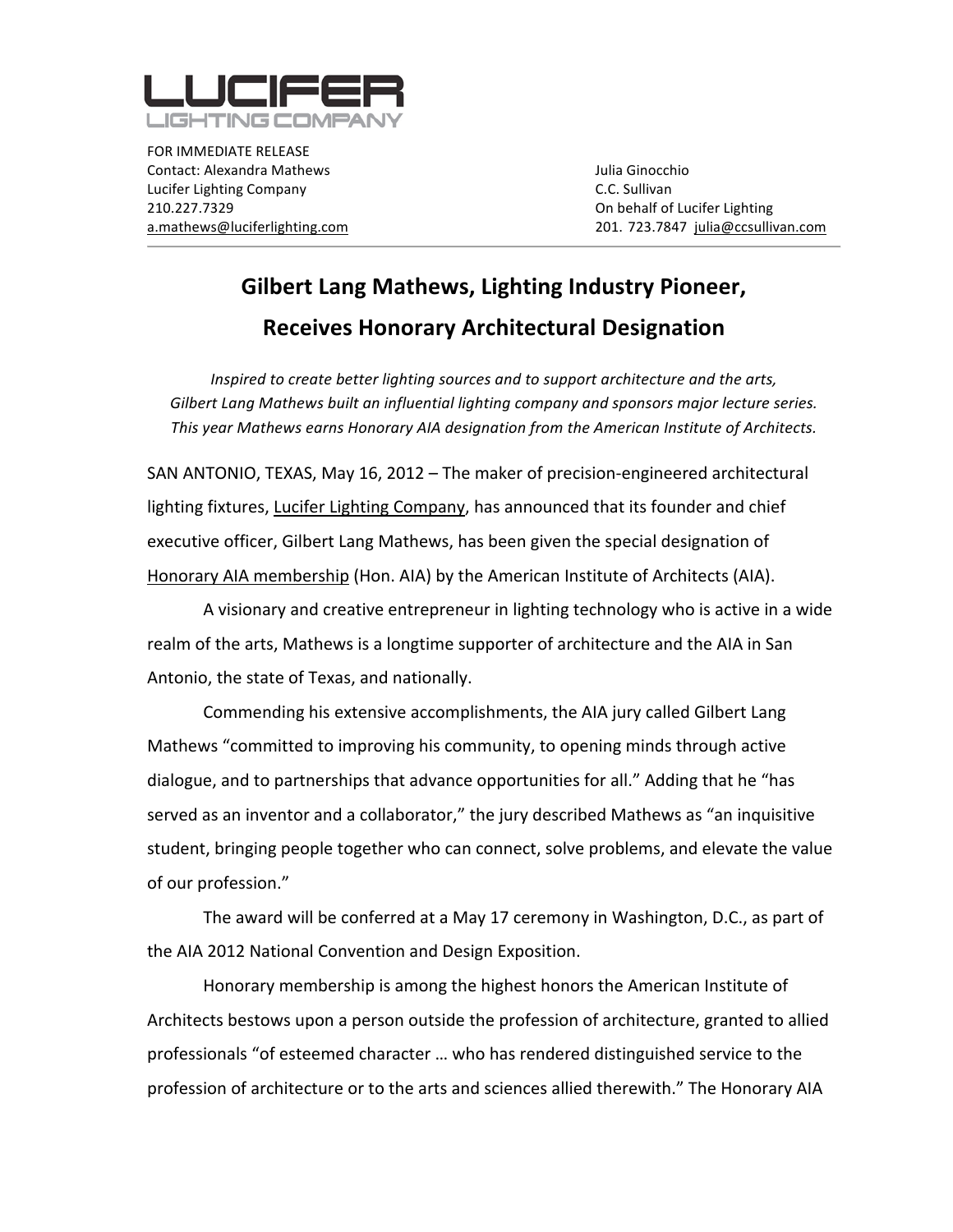membership "is granted only if the accomplishments of the nominee are truly outstanding and
of
national
significance."
The
2012
selections
for
Honorary
AIA
membership
were made by a jury of two professional architects – Pamela Touschner, FAIA, of DLR Group WWCOT in Palm Springs, California, and Christopher Kelley, AIA, with Gensler in Washington, D.C. - along with Carol Pedigo, Hon. AIA, executive director of AIA Middle Tennessee
in
Nashville.

## **Rare
honor**

The AIA does not often grant honorary membership to leaders of manufacturing enterprises,
and
Mathews
was
commended
in
part
for
his
development
of
innovative, sophisticated lighting technologies at Lucifer Lighting but even more so for helping sustain architecture and the arts elsewhere. "Mr. Mathews is an indispensable supporter of AIA San Antonio and has extended his support to the Texas Society of Architects and AIA National," said the AIA jury. "His financial support has enabled AIA San Antonio to sustain a very successful world-class lecture series that is free and open to the public—the only one of its kind in the region."

The lecture series has featured such luminaries as Marlon Blackwell, Billy Tsien, Peter Bohlin, Tom Kundig, Julie Vandenberg Snow and Thomas Phifer, among many other

prominent
architects.
For
his
support
and service to the Institute, he was named an honorary
member
of
AIA
San
Antonio
in 2009
and
of
the
Texas
Society
of Architects
in
2010.
Of
Mathews,
the
AIA Gold
Medal
recipient
Peter
Bohlin
said, "Through
his
support
of
the
AIA, programs
at
the
University
of
Texas
and sponsorship
of
events
like
the
lecture series,
he
opens
doors
for
young
people to
pursue
a
future
enriched
by
knowledge and
exploration.
This
is
a
contribution

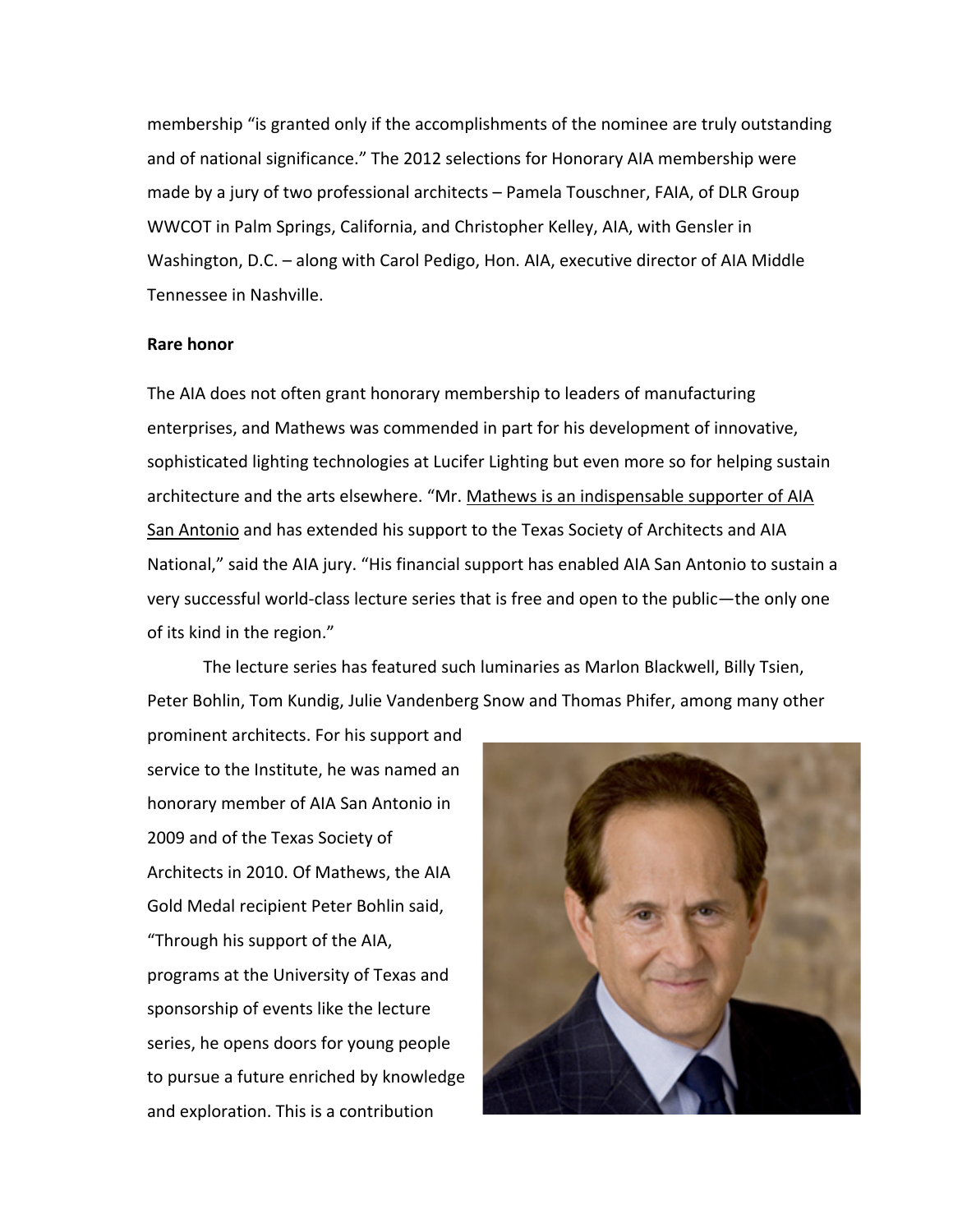that will have a great impact on our profession for years to come."

Lucifer Lighting is also active in developing continuing education programs for architects
and
lighting
designers.

"More than a generous benefactor and underwriter, Mr. Mathews is a vital part of the community of design professionals," says the AIA jury. "As an influential member of the wider design community, Mr. Mathews has enabled AIA to better serve its members and strengthened
the
profession."

## **A
legacy
of
efficient,
elegant
lighting**

As
CEO
and
founder
of
Lucifer
Lighting
Company,
Gilbert
Mathews
has
built
a
thriving family business manufacturing high-end architectural lighting fixtures that are widely regarded as innovative and of exceptional design quality. Appealing to acclaimed architects and designers around the world, Lucifer Lighting fixtures are found in museums, five-star hotels, top restaurants, corporate headquarters and luxury residences. Many of the products
use
sophisticated
LEDs
as
the
illumination
source.

Prior to founding Lucifer Lighting more than 30 years ago, Mathews practiced law with Vinson Elkins in Houston and founded his own law firm in San Antonio, with degrees from the University of Pennsylvania's Wharton School and Columbia University's School of Law. Mathews became interested in lighting design and manufacture indirectly, through his family's longtime retail business, Frost Bros., a high-fashion retail chain based in San

Antonio
since
1917.
Armed
with
only
his
law degree
and
an
inquisitive
nature,
Mathews saw
an
opportunity
to
improve
display lighting in the stores. Using bright strip sources
that
were
concealed,
his
ideas improved
the
visibility
of
merchandise
on display
cases
and
shelves
–
and
the
solution led
Mathews
to
establish
Lucifer
Lighting, named
for
the
Latin
term *light‐bearer*.

Since
then,
Mathews
and
his
family

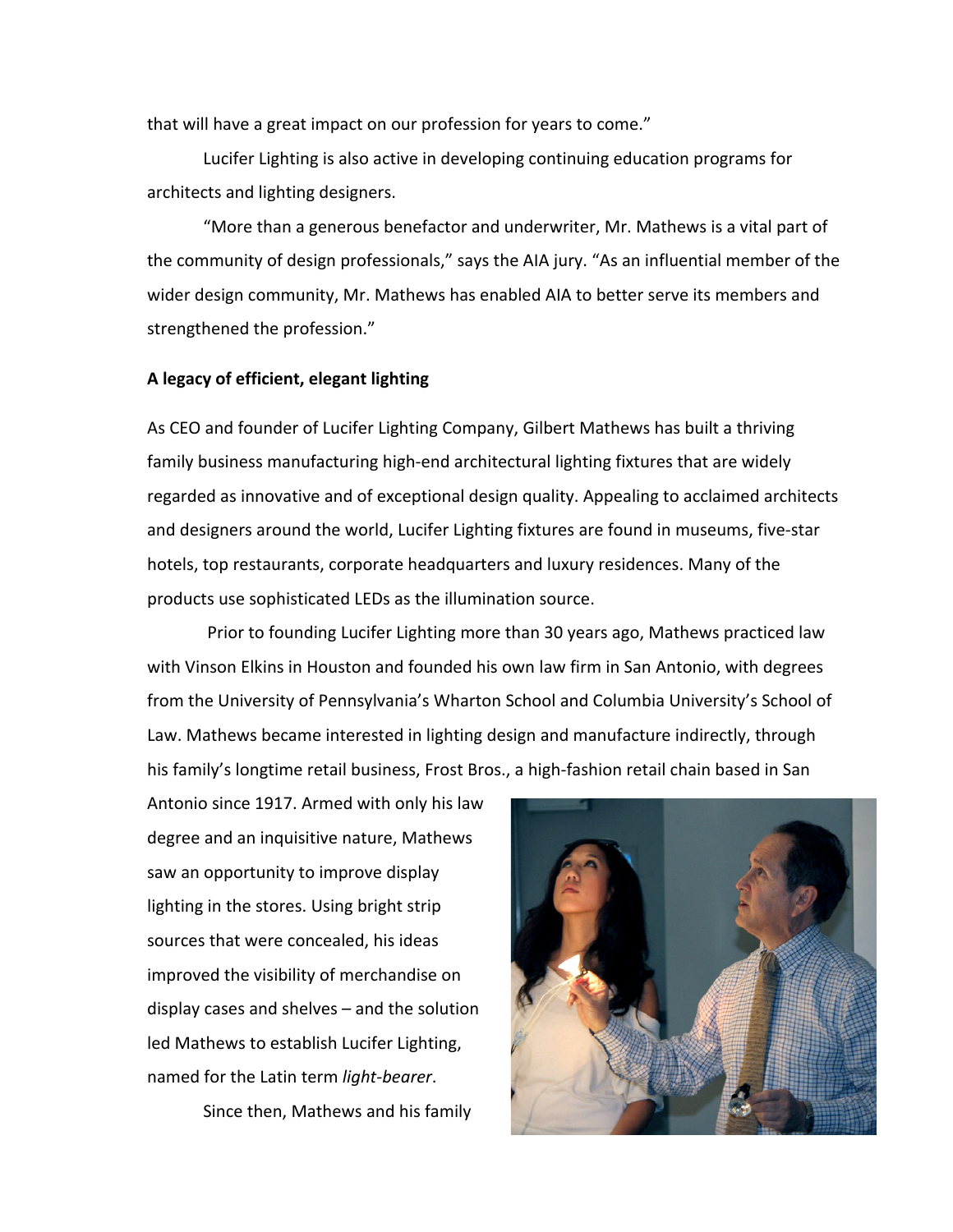

have built Lucifer Lighting into a global leader in creating sophisticated, precisionengineered
lighting
systems that
allow
unmatched
design
possibilities.
Known
for harnessing and concealing their powerful, advanced light sources within elegant, inconspicuous housings, Lucifer Lighting has attracted architects needing solutions for a range of interior challenges. According to many customers, Lucifer Lighting's progressive, research-oriented building product solutions allow architects the ability to advance and develop
their
craft
in
new
directions.

## **An
ally
of
arts,
design
and
culture**

Mathews is widely regarded as an ally of architectural design, the arts and historic collections. He is a Life Advisory Board Member of The University of Texas School of Architecture,
a
member
of
the
Advisory
Council
of
the
Ransom
Center
at
the
University
of Texas,
a
member
of
the
President's
Development
Board
of
the
University
of
Texas
Health Science Center at San Antonio, a board member of the San Antonio Museum of Art and the KLRN Endowment Fund and founder of the Winston Salem Light Project. He is also a member of the Board of Visitors of the North Carolina School of the Arts. ###

### **Press
contacts:**

Alexandra
Mathews Lucifer
Lighting
Company 3750
IH35
North San
Antonio,
TX
78219 +1.210.227.7329 a.mathews@luciferlighting.com

Chris
Sullivan C.C.
Sullivan PR
Counsel
to
Lucifer
Lighting +1.914.462.2096
(mobile) chris@ccsullivan.com